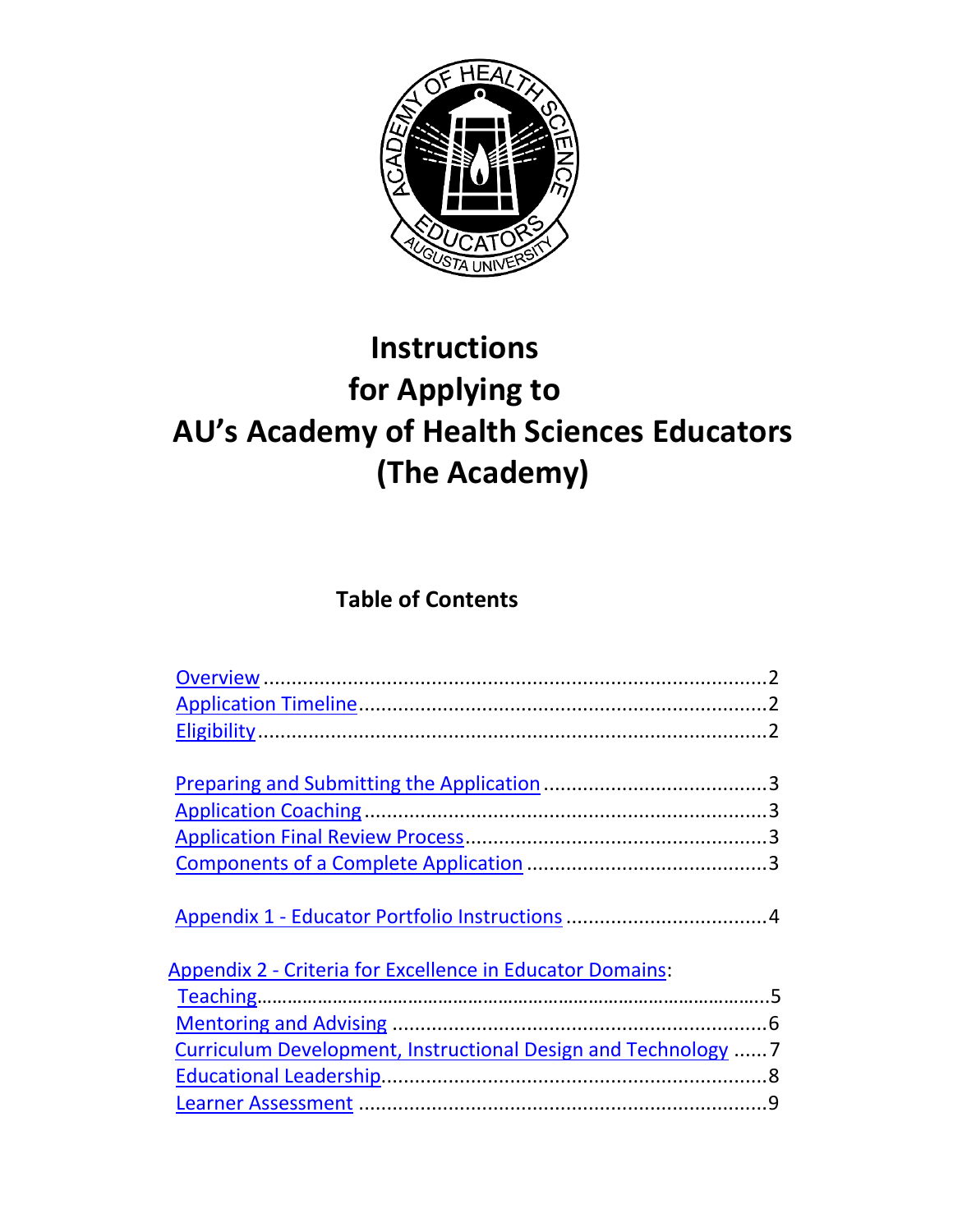# <span id="page-1-0"></span>**Overview of the Academy**

The AU Academy of Health Sciences Educators (The Academy) is an organization of distinguished health sciences educators who have demonstrated sustained excellence in educational activities and scholarship within and beyond Augusta University. Membership in The Academy is open faculty with a health sciences college appointment at Augusta University.

The Academy's mission is:

- To recognize faculty who have made outstanding contributions to health sciences education.
- To establish a forum for faculty with recognized accomplishments in health sciences education to facilitate the exchange of ideas, career development, and collaboration institution-wide.
- To improve the quality of health sciences education by fostering faculty development, curricular innovation, creating products that will advance the fields, and developing educational leaders for the future.

| <b>Important Dates</b> |                                                                |
|------------------------|----------------------------------------------------------------|
| July 1, 2018           | Call for applications                                          |
| <b>August 1, 2018</b>  | Deadline to submit draft application for administrative review |
|                        | (optional)                                                     |
| October 1, 2018        | Deadline to submit final application                           |
| October 1, 2018        | Deadline for referees to email letters of support for Academy  |
| January 2019           | Notification of applicants                                     |
| <b>March 2019</b>      | <b>Induction of New Members</b>                                |

### <span id="page-1-1"></span>**Application Timeline**

<span id="page-1-2"></span>**Eligibility:** Applicants must have a faculty appointment in an Augusta University Health Sciences College and have been at AU for at least two years. All applicants should be recognized as outstanding teachers of health professions students OR have significant impact on health professional student education through their educational activities with residents, fellows, or graduate students.

The application should only include the applicant's educational accomplishments for the last 5 years. Credit for educational accomplishments at another health sciences institution will be considered, but the applicant must document accomplishments for a minimum of the last 2 years at Augusta University. Strongest applicants demonstrate scope beyond their own department, in addition to direct impact on AU learners.

Applicants must provide evidence of excellence in the area of Teaching and one of four other educator domains (below). Applicants who hold a significant leadership role (e.g. course, clerkship or residency director) mustapply in Educational Leadership.

### Educator Domains

- 1. Teaching and one of the following:
- 2. Mentoring and Advising
- 3. Curriculum Development, Instructional Design, andTechnology
- 4. Educational Leadership
- 5. Learner Assessment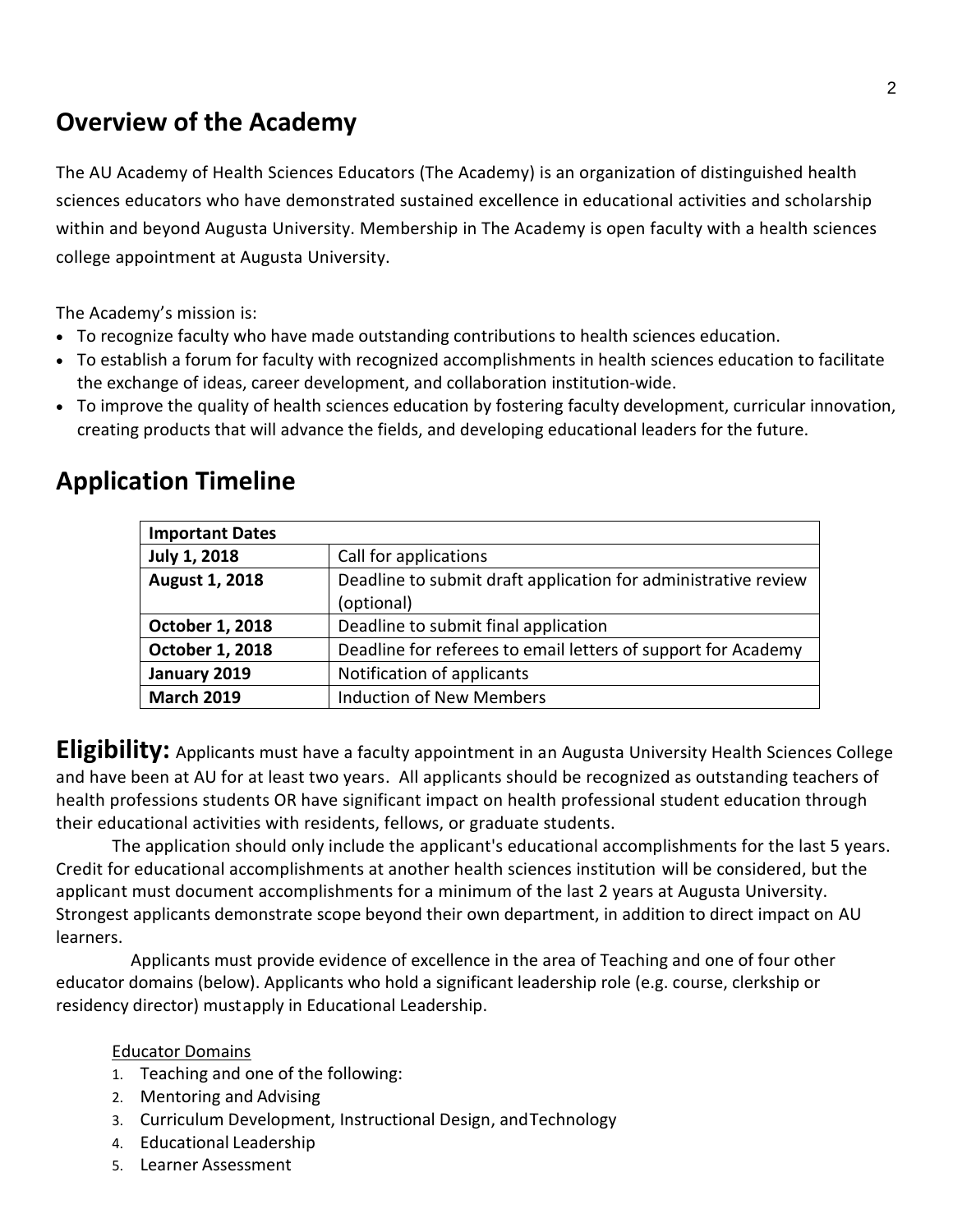# <span id="page-2-0"></span>**Preparing and Submitting the Application**

A strong membership application requires thoughtful advance planning and several iterations of review. Key steps to applying:

- 1. Draft your application using the template worksheets provided;
- 2. Email the final draft application by August 1, 2018 to Ralph Gillies[, rgillies@augusta.edu](mailto:rgillies@augusta.edu) who will forward to the Chair of the Academy selection committee for administrative review.
- 3. Following a satisfactory administrative review, submit the final application by September 15, 2018.

<span id="page-2-1"></span>**Application Coaching:** To support applicants through this process and maximize successful applications, we offer a coaching program that pairs an applicant with an Academy member. Experience indicates that applicants who submit their applications for administrative review submit stronger applications.

**Final Review:** Applications are initially reviewed by the AU Academy Membership Committee for completeness; complete applications are forwarded to external reviewers who are Academy members at other institutions. External reviewers recommend "accept," "decline," or "discuss," based their review of the application. Next, the AU Academy Membership Committee makes final determination os membership. The committee chair informs applicants of their acceptance or provides suggestions for declined applications. NOTE: Do not use jargon or abbreviations (e.g., "ECM course") that external reviewers may not understand.

# <span id="page-2-2"></span>**Components of a complete application:**

- **1. Checklist:** specifies the applicant's educational focus(es) and roles in which s/he is applying. [PDF link](https://www.augusta.edu/mcg/academic-affairs/aae/documents/checklist_academy18.pdf)  [found here](https://www.augusta.edu/mcg/academic-affairs/aae/documents/checklist_academy18.pdf)
- **2. Personal statement:** One page maximum; should thoughtfully describe the applicant's educational philosophy, trajectory, future direction, and intended contributions to the Academy and the Augusta University education community.
	- a. [Example 1](https://www.augusta.edu/mcg/academic-affairs/aae/documents/statement1.pdf)
	- b. [Example 2](https://www.augusta.edu/mcg/academic-affairs/aae/documents/statement2.pdf)
	- c. [Example 3](https://www.augusta.edu/mcg/academic-affairs/aae/documents/personalstatementsample.pdf)
- **3. Educator's Portfolio:** A maximum of 7 pages, the EP contains:
	- 1. A one-page **executive summary** that briefly describes up to 5 significant contributionsto education, organized by domain, with Teaching as the first domain.
		- a. There may be more than one highlighted contribution in a given domain (e.g. Teaching and 2 examples of Educational Leadership).
		- b. The Detailed Domain Descriptions must elaborate on 1-3 contributions highlighted inthe Executive Summary.
	- 2. Up to 3 **Detailed Domain Description** (maximum 2-pages each)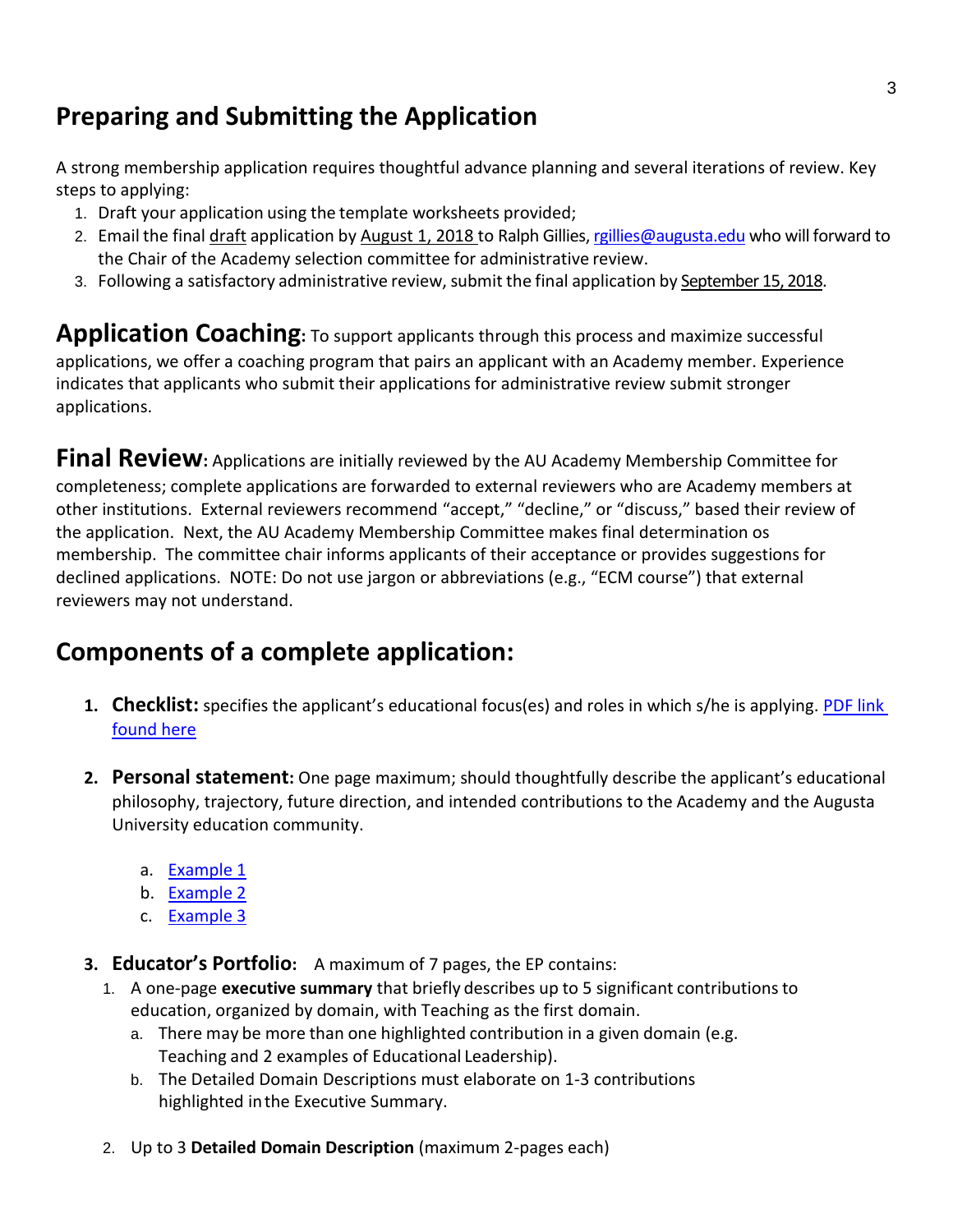- a. Teaching is required, plus 1-2 other contributions highlighted in the executive summary.
- b. Applicants with significant leadership responsibilities (e.g. clerkship, or residency directors) must apply in Educational Leadership.
	- [Example 1](https://www.augusta.edu/mcg/academic-affairs/aae/documents/eportfoliosample.pdf)
	- [Example 2](https://www.augusta.edu/mcg/academic-affairs/aae/documents/epbolg.pdf)
- c. NOTE: A common mistake is listing a third or fourth domain in application and insufficient evidence is provided to demonstrate excellence.
- 3. **Including Student and Peer-Review Data:** Individual and normative (i.e., group mean of other faculty teaching similar course) student and peer-review data MUST be provided in Teaching domain ; the strongest applications include individual and benchmark evaluative data in other roles as well. It is always time-consuming to gather; applicants should start early. Office of Evaluation Services for each college should be helpful in preparing these reports. Applicants are encouraged work through their departmental residency or course administrator, or their course or program director, to obtain benchmark data wherever possible.

If activities have not been formally evaluated, they are less strong, and this should be addressed in the detailed role description. If all of one's teaching has been in courses/activities that are not formally evaluated, consider formally evaluating the activities over the coming years to strengthen a future application.

**4. Letters of support:** Letters of support (maximum of 3) are required for the final application to be considered complete. Letters must be requested by the applicant and transmitted directly to the Academy Application Chair (provide name/contact information here) in the body of an email from the author. Letters may be addressed to the Academy Membership Committee and emailed to Dr. Ralph Gillies, [rgillies@augusta.edu.](mailto:rgillies@augusta.edu) Letters should address the applicant's successes and ability to meet criteria for membership, across the educational domains in which the applicant is applying.

### Criteria for letters of support:

- 1. Department chair letter: may be written by a division chief, but must be transmitted to the selection committee by the department chair with endorsement of the content.
- 2. Up to 2 additional letters that specifically address impact of the applicant's work in the educational domains in which applicant is applying.
- **5. Current CV:** AU template can be found [here.](https://www.augusta.edu/hr/faculty-support-ser/procedures/documents/curriculumvitae.pdf)

### **6. Anticipated Academy Contributions** : PDF found [here.](https://www.augusta.edu/mcg/academic-affairs/aae/documents/anticipated_services18.pdf)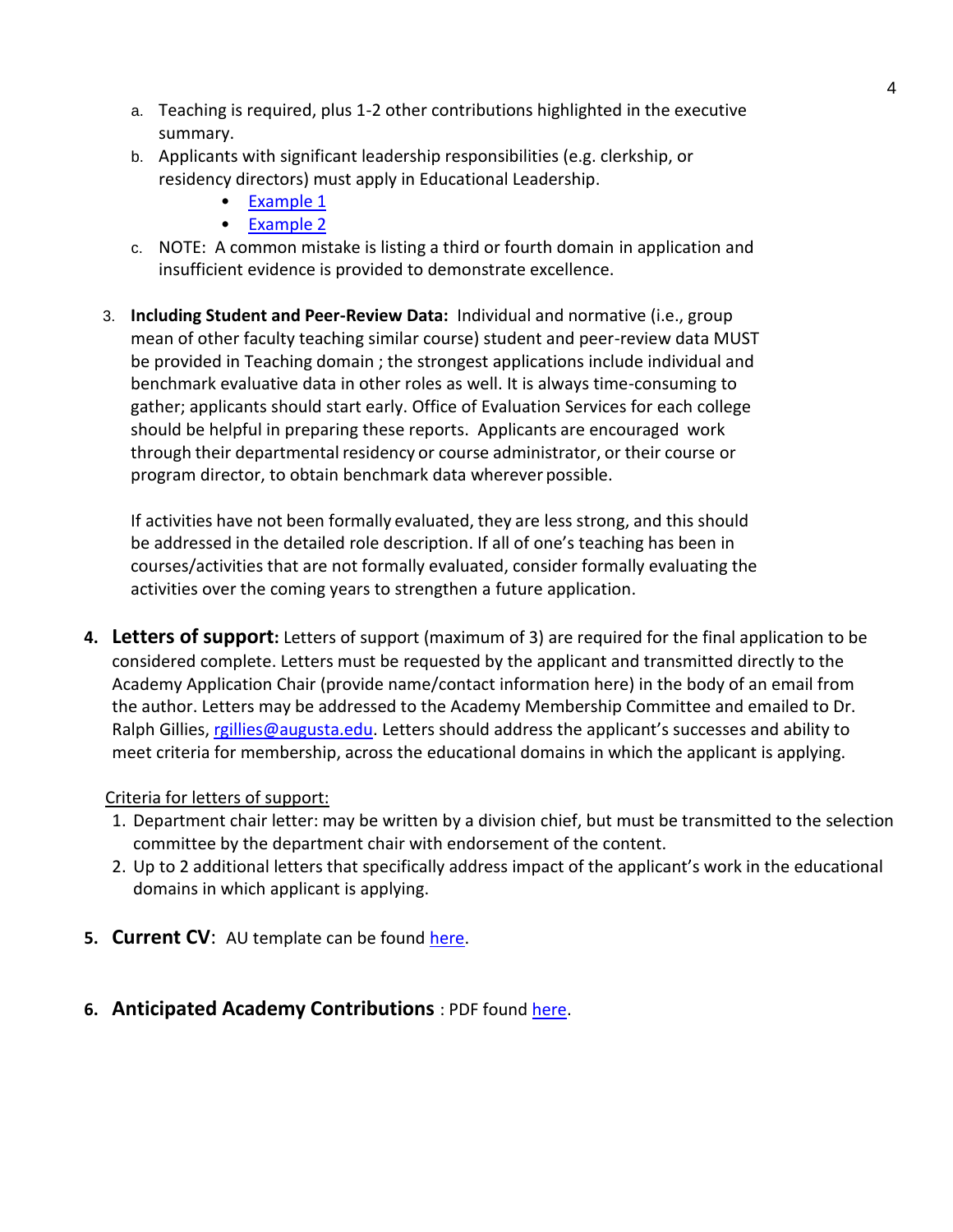# <span id="page-4-0"></span>**APPENDIX 1 - EDUCATOR'S PORTFOLIO**

### **Executive Summary**

The purpose of the Executive Summary is to concisely describe your 1-3 most significant contributions to teaching/education at all levels (student, resident, fellows, faculty, practitioners) in one page, using the template provided. There are two sections to the Executive Summary:

- 1. Overall faculty roles
- 2. Most significant contributions to teachingand education

### **Directions**:

### 1.Description of **overall faculty roles**.

- a. Describe your major commitments of time to various faculty responsibilitiesin one sentence. For example, 60% clinical, 20% teaching and 20% research; or 80% clinical and teaching, 20% administration.
- b. Describe any changes in this mix of responsibilities over the past 3 years. For example, over the past three years I have taken over as residency program director (20%) and decreased my patient care responsibilities by 20%.
- 2.Description of **most significant contributions**to teaching and education.
	- a. List 1-3 significant contributions you have made in any of the following roles: 1) Teaching, 2) Mentoring and Advising, 3) Curriculum Development, Instructional Design and Technology, 4) Educational Leadership, and 5) Learner Assessment. **The first contribution listed must be Teaching.**  (Applications to the Academy require Teaching plus at least one other Detailed Role Description.)
	- b. For each significant contribution, identify educator role in parentheses and list contribution in a phrase. For example: (Teaching) Lecturer, small group instructor and clinical preceptor; or (Educational Leadership) Clerkshipdirector.
	- c. Using no more than two or three additional sentences under each contribution, describe what was done, how well it was done and its impact. For example,

"This is the core 2nd-year medical student course for immunology, microbiology and infectious diseases. I gave eight hours of lecture, eight hours of small group, and 20 hours of lab instruction in 2013. Since 2010 I have received high student ratings for overall teaching effectiveness for both lecture (2013, 4.7/5.0 [N=44, mean 4.2]) and lab/small group (2013, 4.8/5.0 [N=62, mean 4.4]). In 2013, I received the Commitment to Teaching Award from the second-year medical students."

# **Criteria and Indicators for Excellence**

Using the templates provided, describe in detail up to three roles highlighted in the executive summary. Teaching is required and should be provided first. Each detailed description should be two pages or less. Detailed Role Descriptions must elaborate on 1-3 contributions highlighted in the Executive Summary. Definitions, criteria and indicators of excellence for each role follow.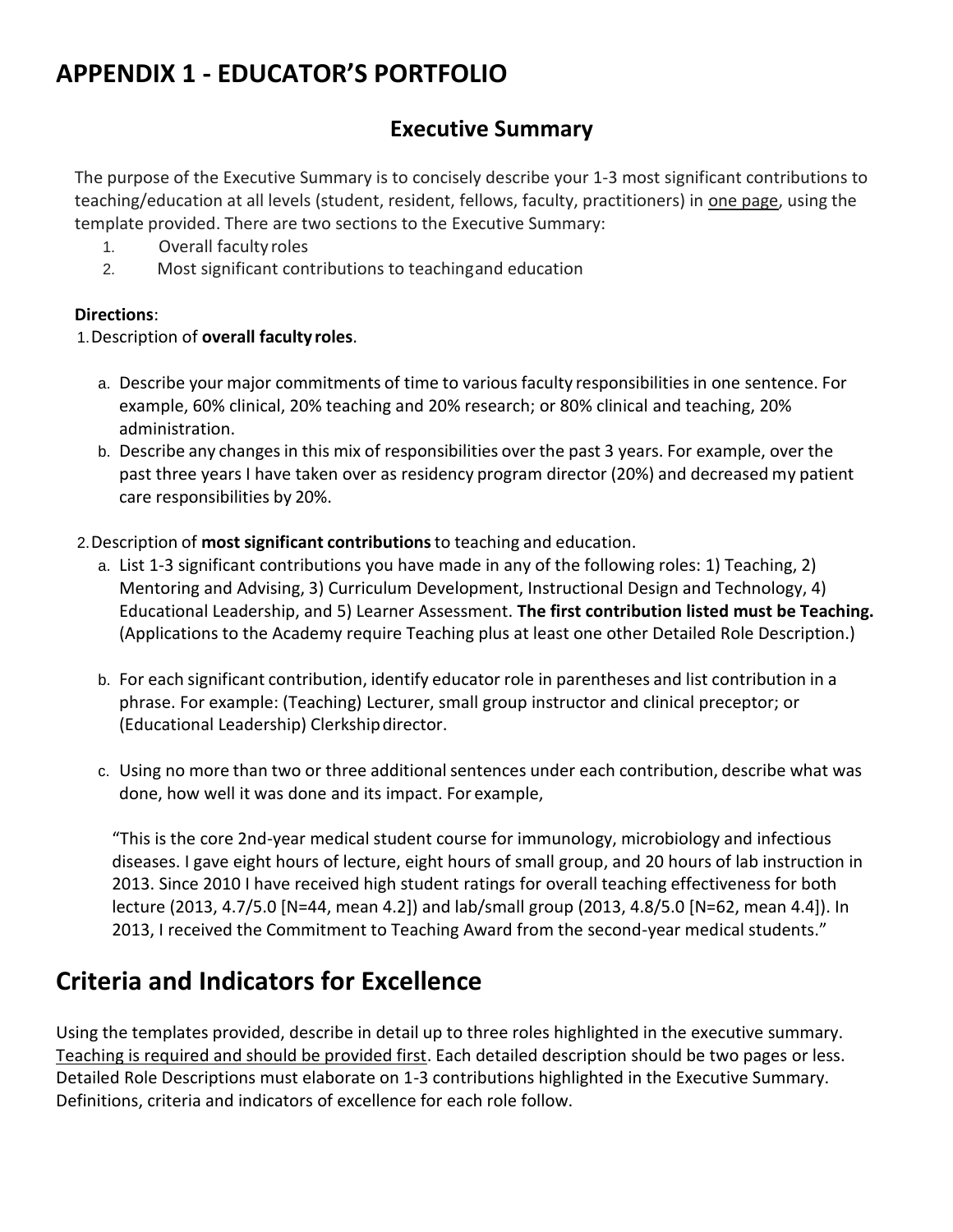# <span id="page-5-0"></span>**APPENDIX 2 – EDUCATOR DOMAINS**

# <span id="page-5-1"></span>**DOMAIN 1 - Criteria and Indicators of Excellence for Teaching**

Teaching is defined as any organized activity that fosters learning and the creation of associated instructional materials. Teaching targets learners at all levels of health sciences education including students, residents, fellows, postdocs, faculty members and practitioners. It involves learners in activities such as lectures, workshops, case discussions, patient-centered teaching and various settings (e.g., classroom, clinical, laboratory, and virtual environments). Development of curricula is considered under the role of curriculum development.

Evaluation of sustained contributions in teaching requires judgment about **quantity** (number, duration and scope of teaching activities), **quality** (teaching has been effective with positive reviews), and **scholarly approach** (application of literature and best practice models). **Scholarship** (peer reviewed publications, presentations and products and/or evidence of adoption by others) and **Dissemination outside of institution** are desired, but not required. Broad indicators below serve as criteria to judge contributions to teaching. *These criteria are illustrative, and not all criteria must be met.* 

| <b>Criteria</b>                                    | <b>Examples of Broad Indicators</b>                                                                                                                                                                                                                                                                                                                                                                                                                                                                                                                                                                                                               |
|----------------------------------------------------|---------------------------------------------------------------------------------------------------------------------------------------------------------------------------------------------------------------------------------------------------------------------------------------------------------------------------------------------------------------------------------------------------------------------------------------------------------------------------------------------------------------------------------------------------------------------------------------------------------------------------------------------------|
| <b>Builds on</b><br>best<br>practice/<br>evidence  | Documentation of the use of best practices and evidence, where available, from the literature<br>$\bullet$<br>Professionaldevelopment activities and personal experience<br>٠<br>Congruence with national, institutional and/or program goals and integration with other<br>$\bullet$<br>components of curriculum                                                                                                                                                                                                                                                                                                                                 |
| <b>Goals and</b><br>learning<br>objectives         | Learning objectives for the teaching session(s) are:<br>Stated clearly<br>$\bullet$<br>Specified to measure learners' performance<br>$\bullet$<br>At appropriate level for targeted learners<br>$\bullet$                                                                                                                                                                                                                                                                                                                                                                                                                                         |
| <b>Methods</b>                                     | Teaching methods aligned with learningobjectives<br>$\bullet$<br>Methods are feasible, practical, ethical<br>$\bullet$<br>Innovative teaching methods used to achieve objectives<br>$\bullet$<br>Rationale for choices<br>$\bullet$                                                                                                                                                                                                                                                                                                                                                                                                               |
| <b>Results and</b><br>impact within<br>institution | Teaching evaluations: documentation must include individual evaluation scores with normative<br>$\bullet$<br>data provided through One45 or other evaluation system. For small programs, normative data may be<br>sought from similar small programs in a similar or the same department. All evaluation data must show<br>the number of responses.<br>Learning: Measures of knowledge, skills, attitudes, and/or behaviors<br>$\bullet$<br>Application: Desired performance demonstrated in other settings<br>$\bullet$<br>Impact: On educational programs and processes within institution<br>$\bullet$<br>Teaching awards locally<br>$\bullet$ |
| <b>Dissemination</b><br>outside of<br>institution  | Recognized as valuable by others outside the institution through:<br>Peer review or letters of reference<br>$\bullet$<br>Dissemination (presentations, workshops, publications) and/or<br>$\bullet$<br>Invited presentations and visiting professorshipselsewhere<br>$\bullet$<br>Use of teaching models or materials by others<br>$\bullet$<br>Teaching awards nationally<br>$\bullet$                                                                                                                                                                                                                                                           |
| <b>Reflective</b><br>critique                      | Uses evaluation to guide improvement<br>$\bullet$<br>Reflection used to develop a specific plan forimprovement<br>$\bullet$                                                                                                                                                                                                                                                                                                                                                                                                                                                                                                                       |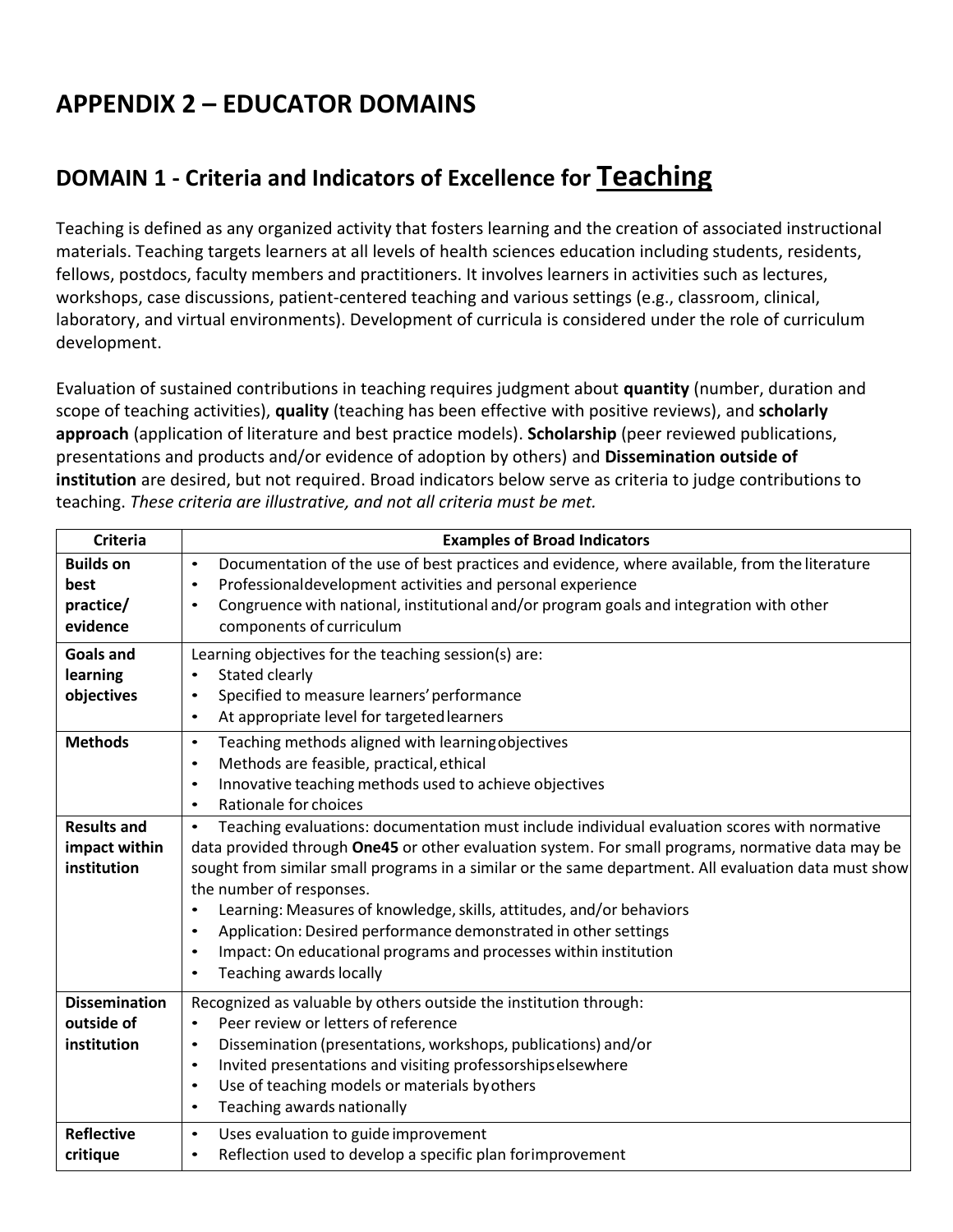# <span id="page-6-0"></span>**DOMAIN 2 - Criteria and Indicators of Excellence for Mentoring and Advising**

Mentoring is a process in which an experienced professional gives a person with relatively less experience guidance, teaching and development to achieve broad professional goals. Advising differs from mentoring in that it is specific to a circumscribed goal, as in career guidance or course selection. Ideally, mentoring and advising relationships are active and reciprocal, providing the mentee/advisee with developmentally and contextually appropriate guidance and the mentor/advisor with personal and professional satisfaction.

Evaluation of sustained contributions in mentoring and advising requires judgment about **quantity** (number, duration and scope of relationships, breadth of the faculty member's effort), **quality** (effectiveness of mentor/advisor and demonstrated effectiveness with positive reviews and positive outcomes emerging from relationship), **scholarly approach** (application of literature and best practice models). **Scholarship**  (peer reviewed publications, presentations and products and/or evidence of adoption by others) and **Dissemination outside of institution** are desired, but not required. Broad indicators below serve as criteria to judge mentoring/advising contributions. *These criteria are illustrative, and not all criteria must be met. In particular, the dissemination category is aspirational.*

| <b>Criteria</b>                                           | <b>Examples of Broad Indicators</b>                                                                                                                                                                                                                                                                                                                                                                                                                                     |
|-----------------------------------------------------------|-------------------------------------------------------------------------------------------------------------------------------------------------------------------------------------------------------------------------------------------------------------------------------------------------------------------------------------------------------------------------------------------------------------------------------------------------------------------------|
| <b>Builds on</b><br>best<br>practice/<br>evidence         | Bases mentoring on an understanding of:<br>$\bullet$<br>Stages of mentee's/advisee's career trajectory<br>o<br>Milestones required for mentee's/advisee's professional advancement<br>o<br>Available and needed resources to meet vision and associated goals<br>$\Omega$<br>Use of best practices from the literature, professional development activities and personal<br>$\Omega$<br>experience                                                                      |
| <b>Goals and</b><br><b>Objectives</b>                     | Clear and contextually appropriate vision for mentee's/advisee's career<br>$\bullet$<br>Mutually agreed-upon goals for therelationship<br>٠<br>Evolution of goals over time<br>٠                                                                                                                                                                                                                                                                                        |
| <b>Methods</b>                                            | Methods aligned with mentee's/advisee's needs and goals<br>$\bullet$<br>Methods aligned with goals for relationship<br>$\bullet$<br>Methods are ethical and evolve as mentee/advisee advances professionally<br>٠<br>Innovative methods used to achieve goals for relationship and to assist<br>$\bullet$<br>mentee/advisee in meeting goals                                                                                                                            |
| <b>Results and</b><br>impact<br>within the<br>institution | Satisfaction/reaction of mentees/advisees<br>$\bullet$<br>Learning: Measures knowledge, skills, attitudes and/or behaviors of<br>٠<br>mentee/advisee<br>Application: Relationship with mentor/advisor contributes to accomplishments and evolving<br>٠<br>professional identity of mentee/advisee<br>Impact: Accomplishments of mentee/advisee have impact within and/or beyond the institution<br>٠<br>Honors and awards for mentoring within institution<br>$\bullet$ |
| <b>Dissemination</b><br>outside of<br>institution         | Recognized as valuable by others externally through:<br>Peer review<br>$\bullet$<br>Dissemination (Presentations, workshops, publications)<br>$\bullet$<br>Use by others<br>$\bullet$<br>Honors and awards for mentoring nationally<br>$\bullet$                                                                                                                                                                                                                        |
| <b>Reflective</b><br>critique                             | Uses evaluation to guide improvement<br>$\bullet$<br>Reflection and results of evaluations used for ongoing improvement<br>٠                                                                                                                                                                                                                                                                                                                                            |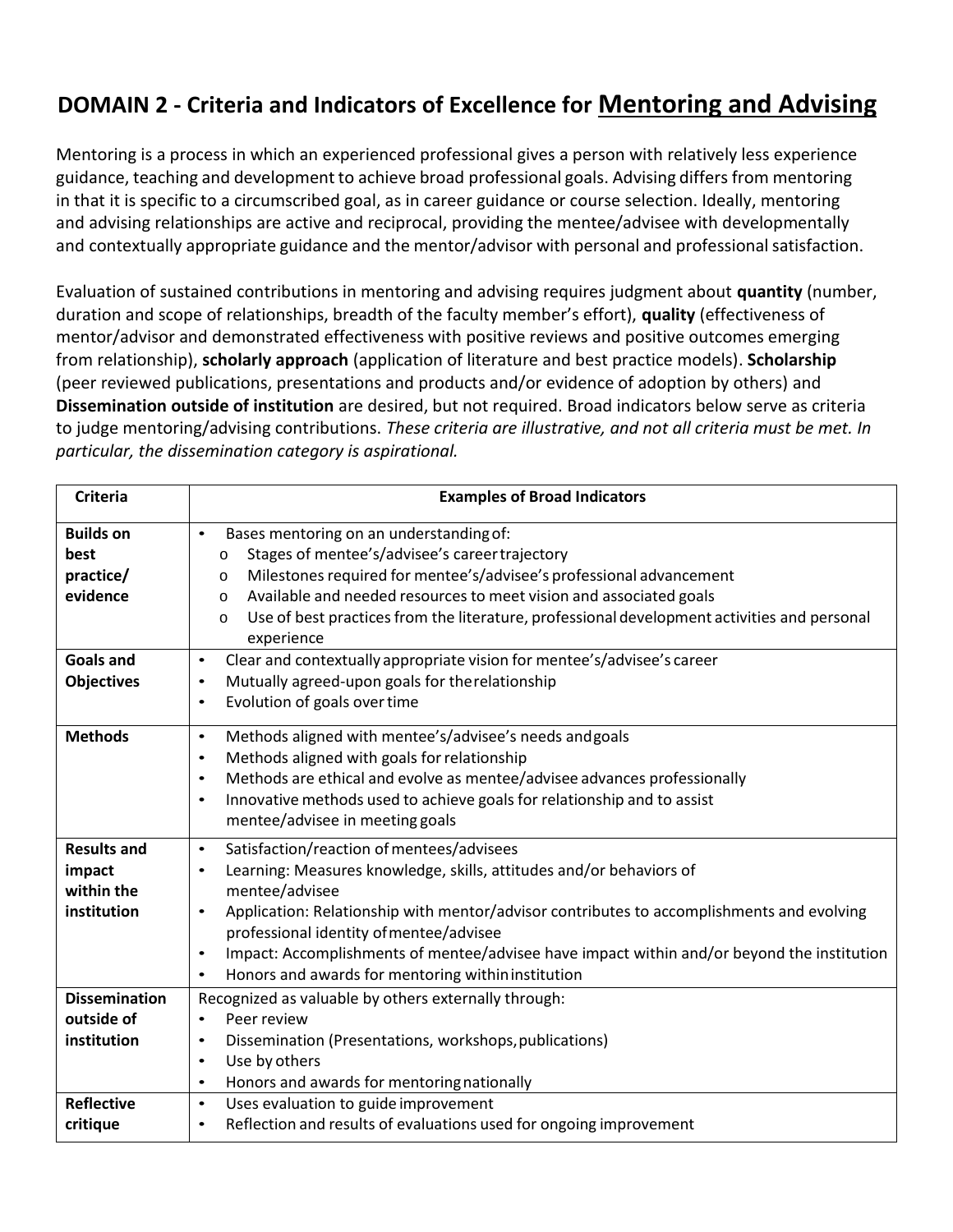# <span id="page-7-0"></span>**DOMAIN 3 - Criteria and Indicators of Excellence for Curriculum Development, Instructional Design and Technology**

Curriculum is defined as a longitudinal set of systematically designed, sequenced and evaluated educational activities. A curriculum can target learners at any level from undergraduate through continuing professional development and may be delivered in many formats.

Evaluation of sustained contributions in curriculum development requires judgment about **quantity** (number, duration and scope of each curriculum, breadth of the faculty member's role and effort), **quality** (curriculum has demonstrated effectiveness with positive reviews), and **scholarly approach** (application of literature and best practice models)**. Scholarship** (peer reviewed publications, presentations and products and/or evidence of adoption by others) and **Dissemination outside of institution** are desired, but not required. Broad indicators below serve as criteria to judge contributions to curriculum development, instructional design and technology. *These criteria are illustrative, and not all criteria must be met. In particular, the dissemination category is aspirational.*

| <b>Criteria</b>                                    | <b>Examples of Broad Indicators</b>                                                                                                                                                                                                                                                                                                                                                                                                                                                                                                                                              |
|----------------------------------------------------|----------------------------------------------------------------------------------------------------------------------------------------------------------------------------------------------------------------------------------------------------------------------------------------------------------------------------------------------------------------------------------------------------------------------------------------------------------------------------------------------------------------------------------------------------------------------------------|
| <b>Builds on best</b><br>practice/<br>evidence     | • Needs assessment completed, if required<br>• Use of best practices and approaches from the literature, professional development activities and<br>personal experience<br>• Congruence with institutional/program goals and integration with other components of<br>the curriculum<br>• Systematic approach to identifying and acquiring resources needed to implement the                                                                                                                                                                                                      |
| <b>Goals and</b><br>learning<br>objectives         | curriculum<br>Learning objectives for the curriculum are:<br>• Stated clearly<br>Specified to measure learners' performance<br>At appropriate level for targeted learners                                                                                                                                                                                                                                                                                                                                                                                                        |
| <b>Methods</b>                                     | Teaching, learner assessment, and curriculum evaluation methods are aligned with curriculum<br>$\bullet$<br>objectives<br>• Methods are feasible, practical, ethical<br>Innovative teaching and assessment methods are used and aligned with objectives                                                                                                                                                                                                                                                                                                                          |
| <b>Results and</b><br>impact within<br>institution | • Learner evaluations of recently developed teaching/course/curriculum/ technology; when<br>possible, documentation should include evaluation ratings with normative data. For small programs,<br>normative data may be sought from similar small programs in a similar or the same department. All<br>evaluation data must show the number of responses (N).<br>• Learning: Measures of knowledge, skills, attitudes, and/or behaviors<br>• Application: Desired performance demonstrated in other settings<br>• Impact: On education programs and processes within institution |
| <b>Dissemination</b><br>outside of<br>institution  | Recognized as valuable by others outside of institution through:<br>• Peer review<br>• Dissemination (presentations/publications) and/or<br>Invited presentations elsewhere<br>Use by others<br>$\bullet$<br>• Awards nationally                                                                                                                                                                                                                                                                                                                                                 |
| <b>Reflective</b><br>critique                      | • Uses evaluation to guide improvement<br>• Reflection used to develop a specific plan forimprovement                                                                                                                                                                                                                                                                                                                                                                                                                                                                            |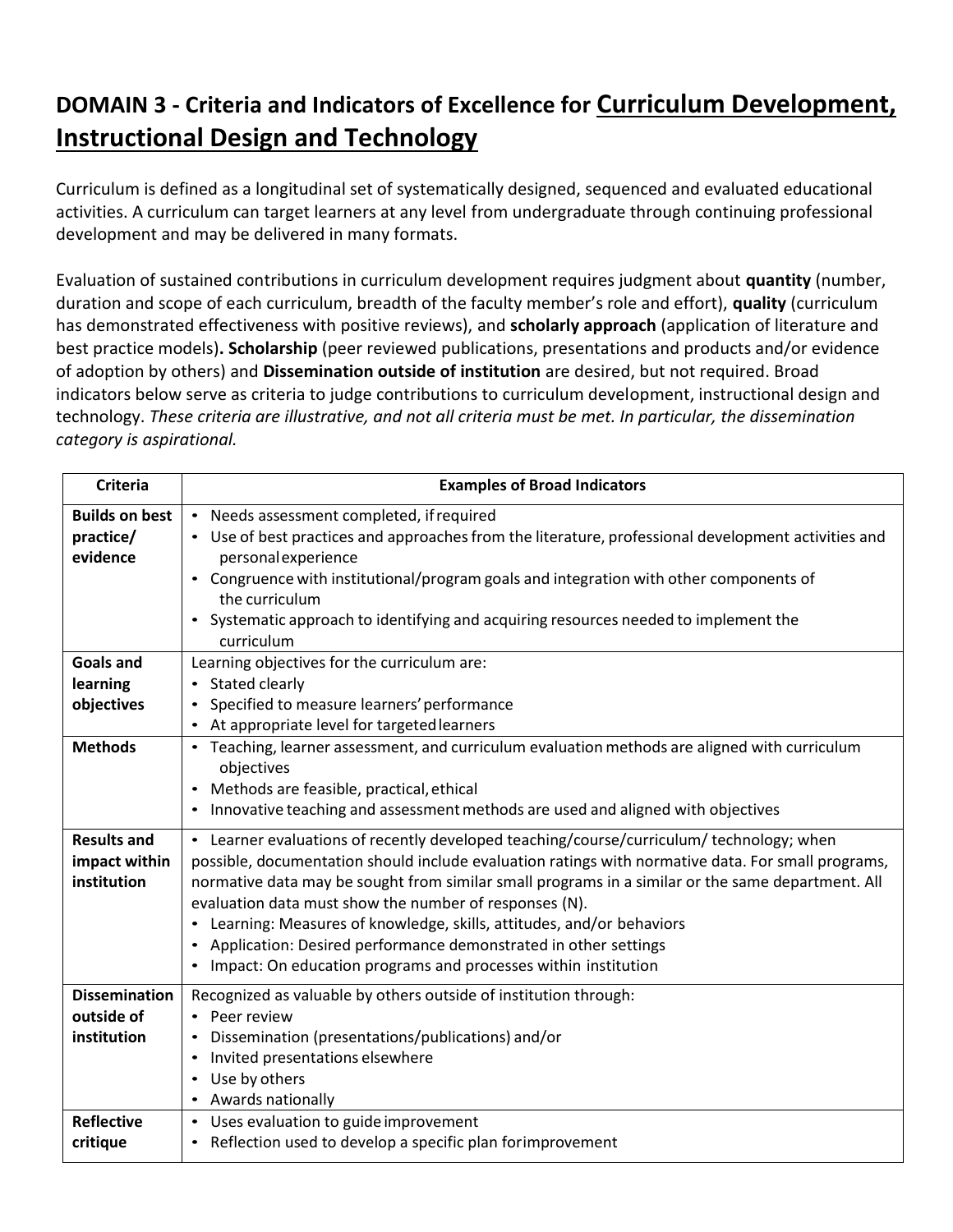# <span id="page-8-0"></span>**DOMAIN 4 - Criteria and Indicators of Excellence for Educational Leadership**

Educational leaders achieve transformative results by leading others to advance educational programs, initiatives, and/or groups. Examples include leaders of education committees, clerkships and courses, training and professional development programs, and Assistant/Associate Dean positions. Leaders in medical education must be evaluated for leadership and administrative skills, in addition to program outcomes.

Evaluation of sustained contributions in educational leadership requires judgment about **quantity** (number, duration and scope of leadership roles), **quality** (leader and program have demonstrated effectiveness with positive reviews), and **scholarly approach** (application of literature and best practice models)**. Scholarship** (peer reviewed publications, presentations, and products and/or evidence of adoption by others) and **Dissemination outside of institution** are desired, but not required. Broad indicators below serve as criteria to judge leadership contributions. *These criteria are illustrative, and not all criteria must be met. In particular, the dissemination category is aspirational.*

| <b>Criteria</b>                            | <b>Examples of Broad Indicators</b>                                                                                                                                                                                                                                                                                                                                                                                                                    |
|--------------------------------------------|--------------------------------------------------------------------------------------------------------------------------------------------------------------------------------------------------------------------------------------------------------------------------------------------------------------------------------------------------------------------------------------------------------------------------------------------------------|
| <b>Builds on best</b><br>practice/evidence | Use of best practices and approaches from the literature, professional development<br>$\bullet$<br>activities and personal experience<br>Systematic approach to identifying and acquiring resources needed to implement projects<br>$\bullet$<br>Development of timeline with milestones and deliverables<br>$\bullet$<br>Selection and development of team<br>$\bullet$<br>Motivating stakeholders to collaborate in realizingthe vision<br>$\bullet$ |
| <b>Goals and</b><br>objectives             | Articulated vision<br>$\bullet$<br>Goal setting aligned with vision<br>$\bullet$                                                                                                                                                                                                                                                                                                                                                                       |
|                                            | Goals congruent with institutional goals<br>$\bullet$                                                                                                                                                                                                                                                                                                                                                                                                  |
| <b>Methods</b>                             | Development and management of resources and processes<br>$\bullet$<br>Methods that are feasible, practical, and ethical<br>$\bullet$<br>Creative and innovative solutions used to achievegoals<br>$\bullet$<br>Evaluation aligned with goals<br>$\bullet$                                                                                                                                                                                              |
| Results and impact                         | Evaluation of initiative/activities (satisfaction/reaction); for on-going courses, clerkships,<br>$\bullet$                                                                                                                                                                                                                                                                                                                                            |
| within institution                         | or programs with learner evaluations, when possible documentation should include evaluation<br>ratings with normative data. For small programs, normative data may be sought from similar<br>small programs in a similar or the same department. All evaluation data must show the                                                                                                                                                                     |
|                                            | number of responses (N).<br>Impact on participants/stakeholders and on educational programs and initiatives within<br>$\bullet$<br>institution                                                                                                                                                                                                                                                                                                         |
| <b>Dissemination</b>                       | Recognized as valuable by others (internally/externally) through:                                                                                                                                                                                                                                                                                                                                                                                      |
| outside of                                 | Peer review<br>$\bullet$                                                                                                                                                                                                                                                                                                                                                                                                                               |
| institution                                | Dissemination (Presentations, workshops, publications)<br>$\bullet$<br>Visiting professorships<br>$\bullet$                                                                                                                                                                                                                                                                                                                                            |
|                                            | Use by others<br>$\bullet$                                                                                                                                                                                                                                                                                                                                                                                                                             |
|                                            | Honors and awards nationally<br>$\bullet$                                                                                                                                                                                                                                                                                                                                                                                                              |
| <b>Reflective critique</b>                 | Uses evaluation to guide improvement<br>$\bullet$<br>Reflection and results used for ongoing improvement of self, participants, and<br>$\bullet$<br>programs/initiatives                                                                                                                                                                                                                                                                               |